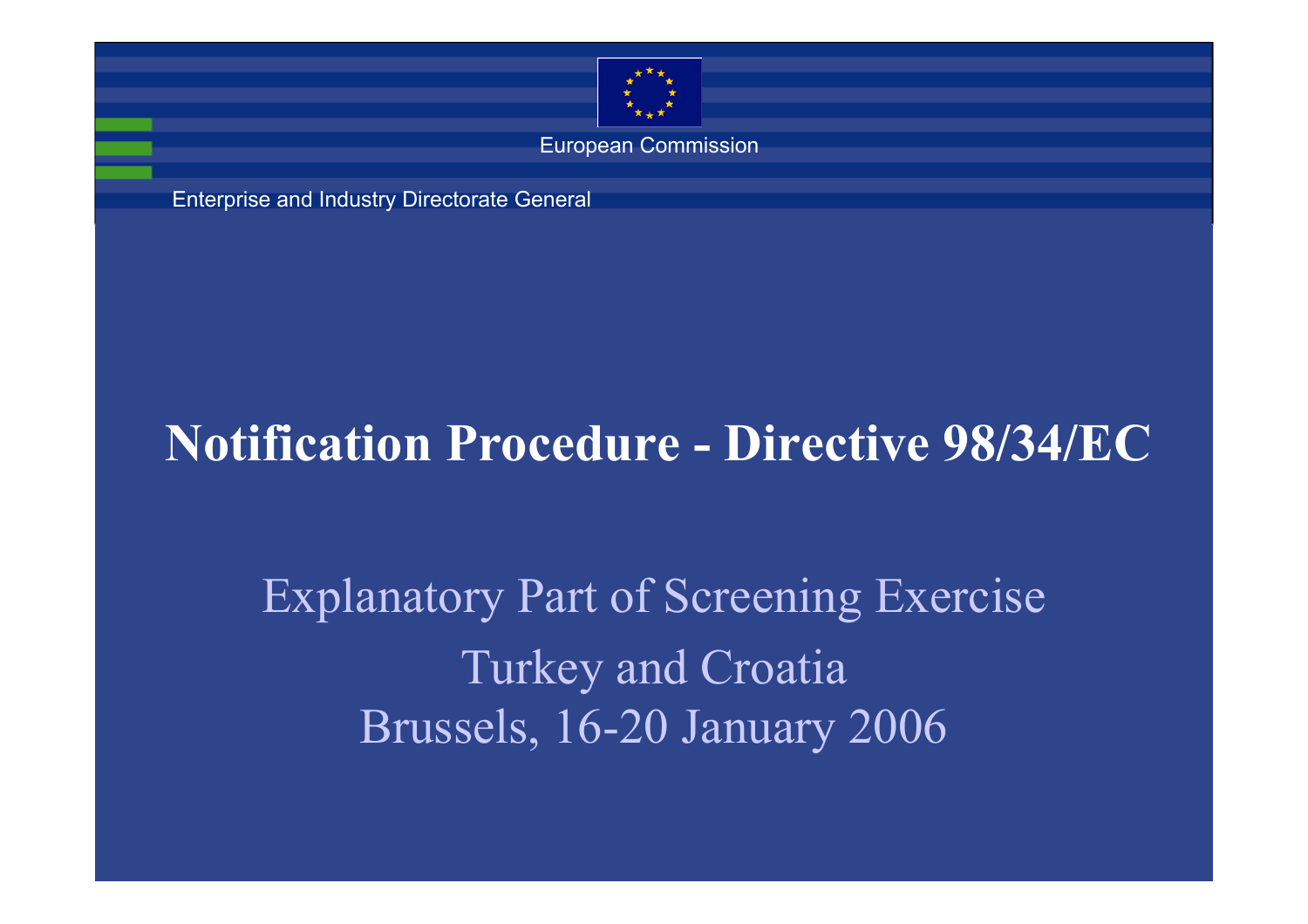### **Today's Presentation**

- 1. Directive 98/34/EC Internal Market
- 2. Objectives of Directive 98/34/EC
- 3. Scope of Directive 98/34/EC
- 4. Moment of Notification and Relevant Documents
- 5. Notification Process/Reactions
- 6. Administrative Practicalities
- 7. Lack of Notification Relevant ECJ Cases
- 8. Results of the Procedure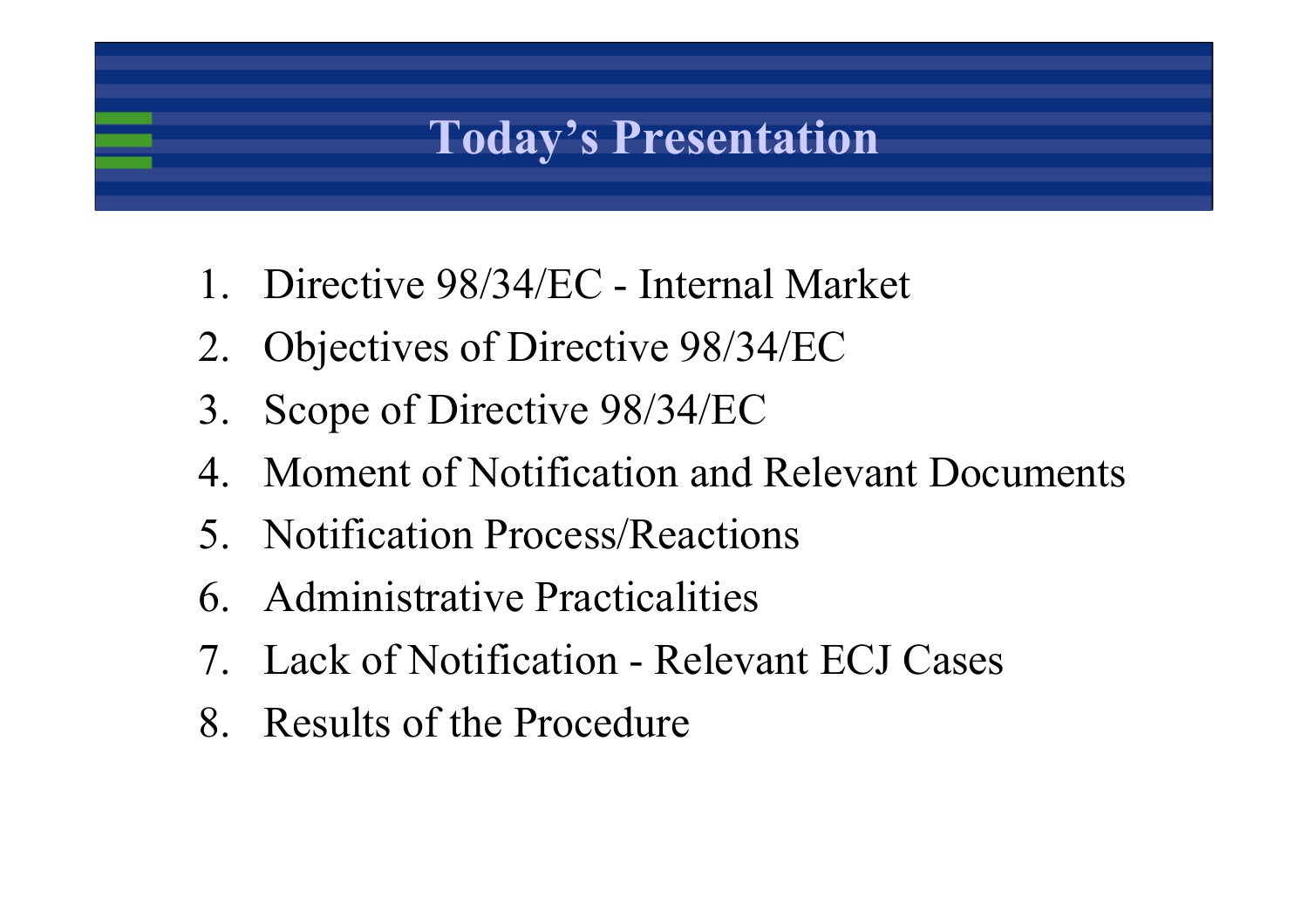#### **What is Directive 98/34/EC?**

A system of notification of technical regulations in draft form applying standstill periods during which the Commission and all Member States can react in a specific form.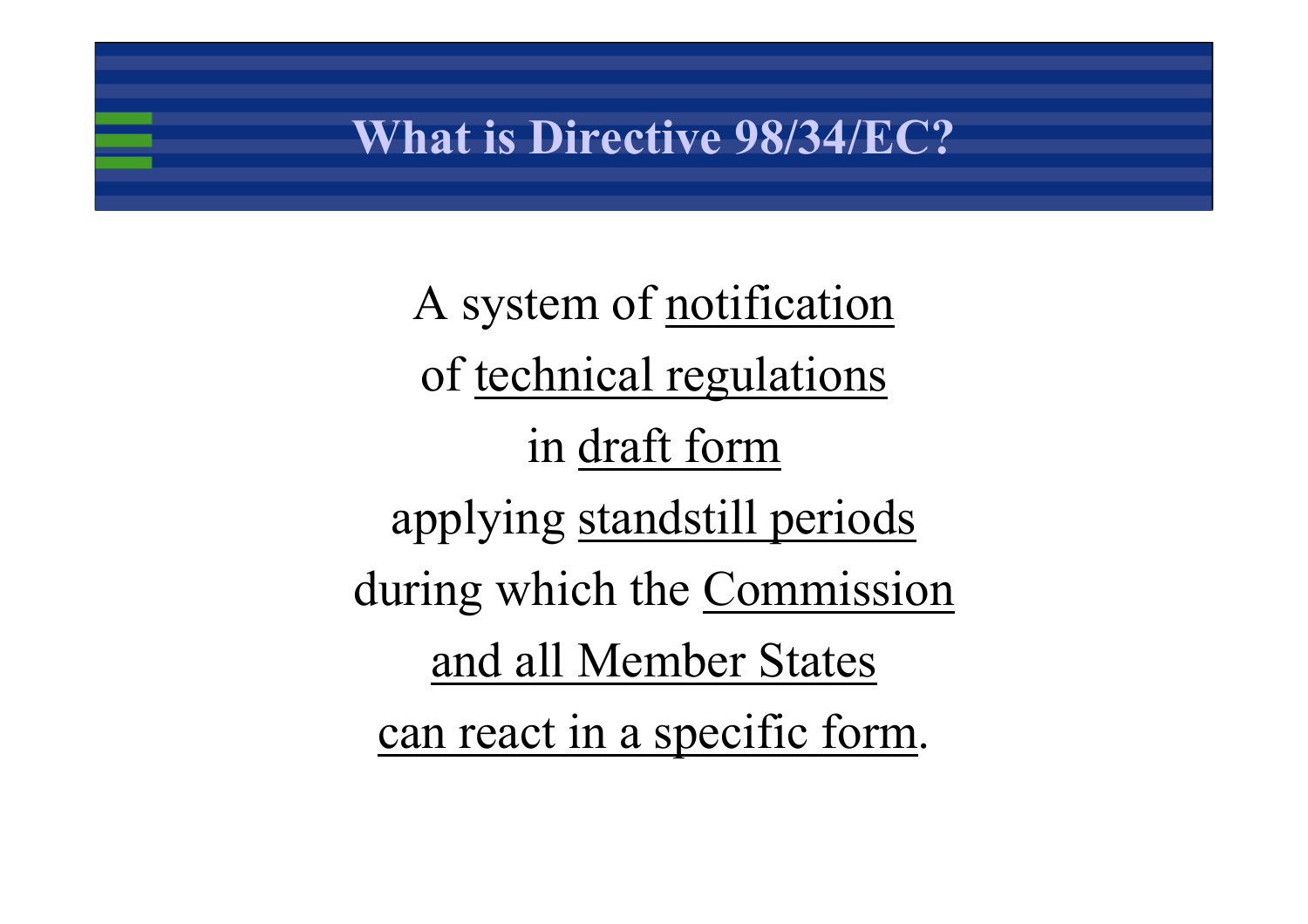## **Objectives of Directive 98/34/EC**

- •**Transparency** 
	- -All participants in the notification process are informed
- Prevention
	- Avoiding barriers to trade before they appear
- Subsidiarity
	- Detecting those cases where community intervention appears most appropriate

An optimal functioning of the Internal Market Greater competitiveness for enterprises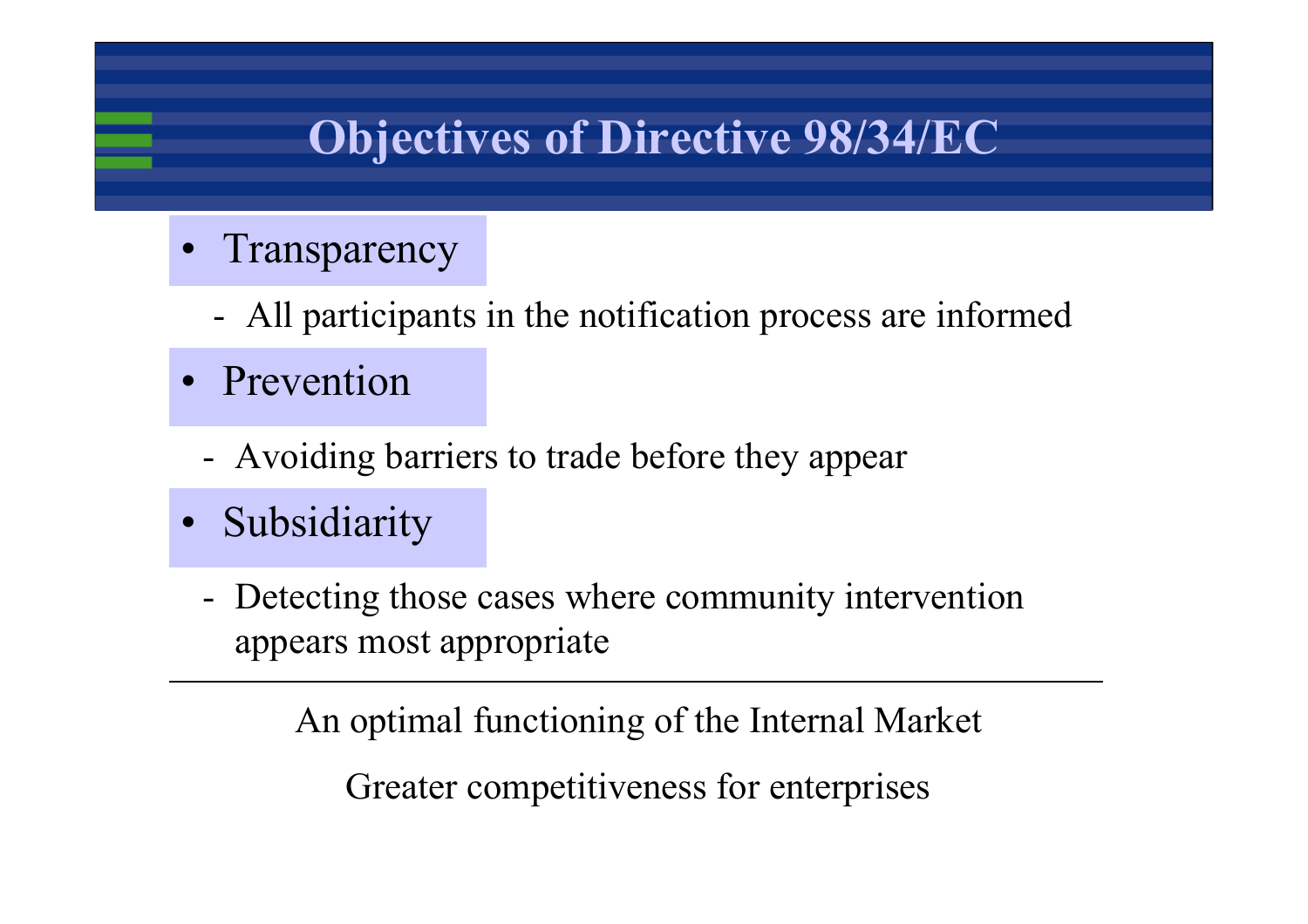#### **Scope of Application of Directive 98/34/EC (1)**

- The Directive applies to all industrial and agricultural products
- Directive 98/48/EC extended the notification procedure to Information Society Services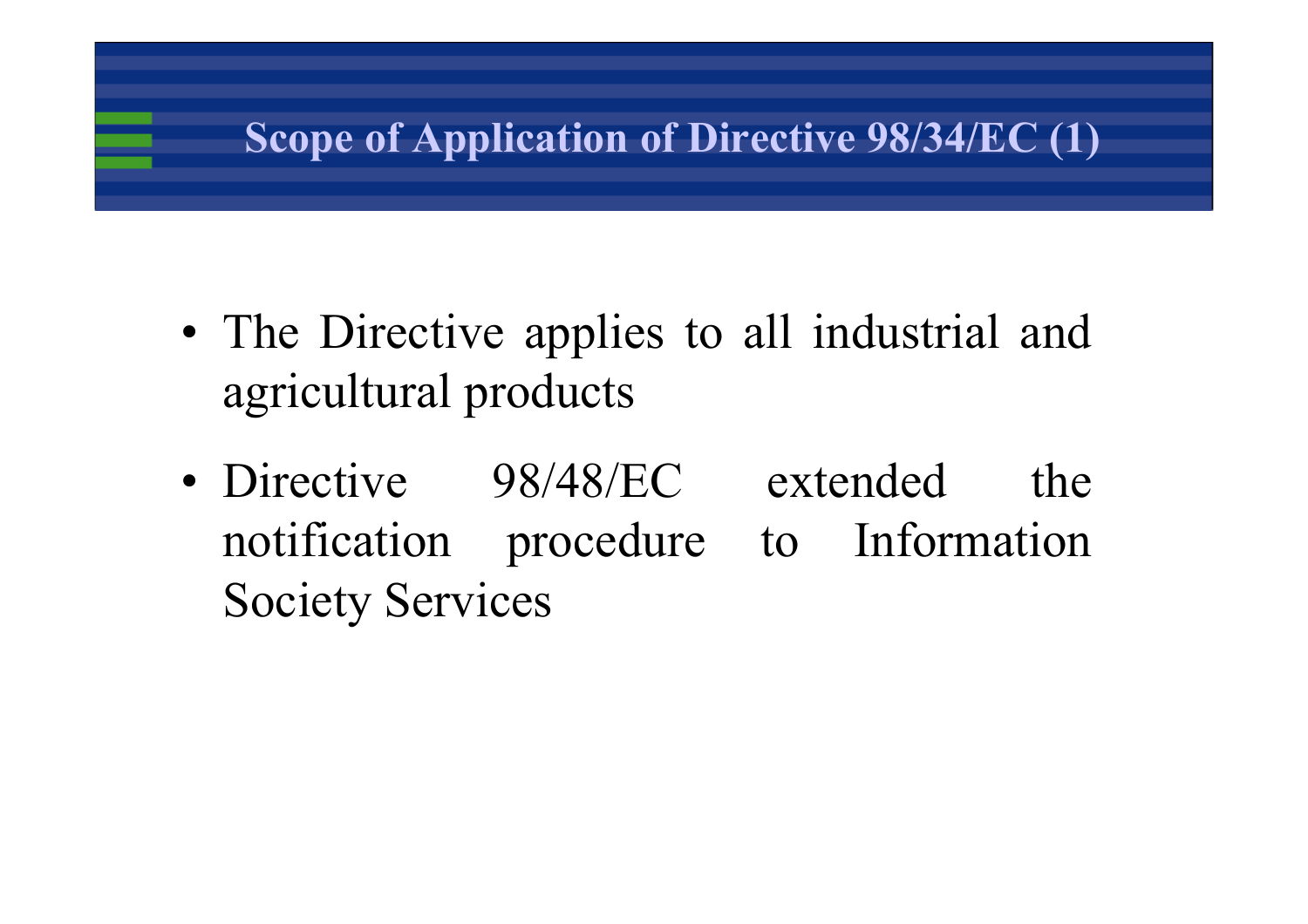#### **Scope of Application of Directive 98/34/EC (2)**

• Factors triggering a notification:

a) must contain technical regulations

b) must fall outside the "harmonised" area

c) measures must be imputable to the state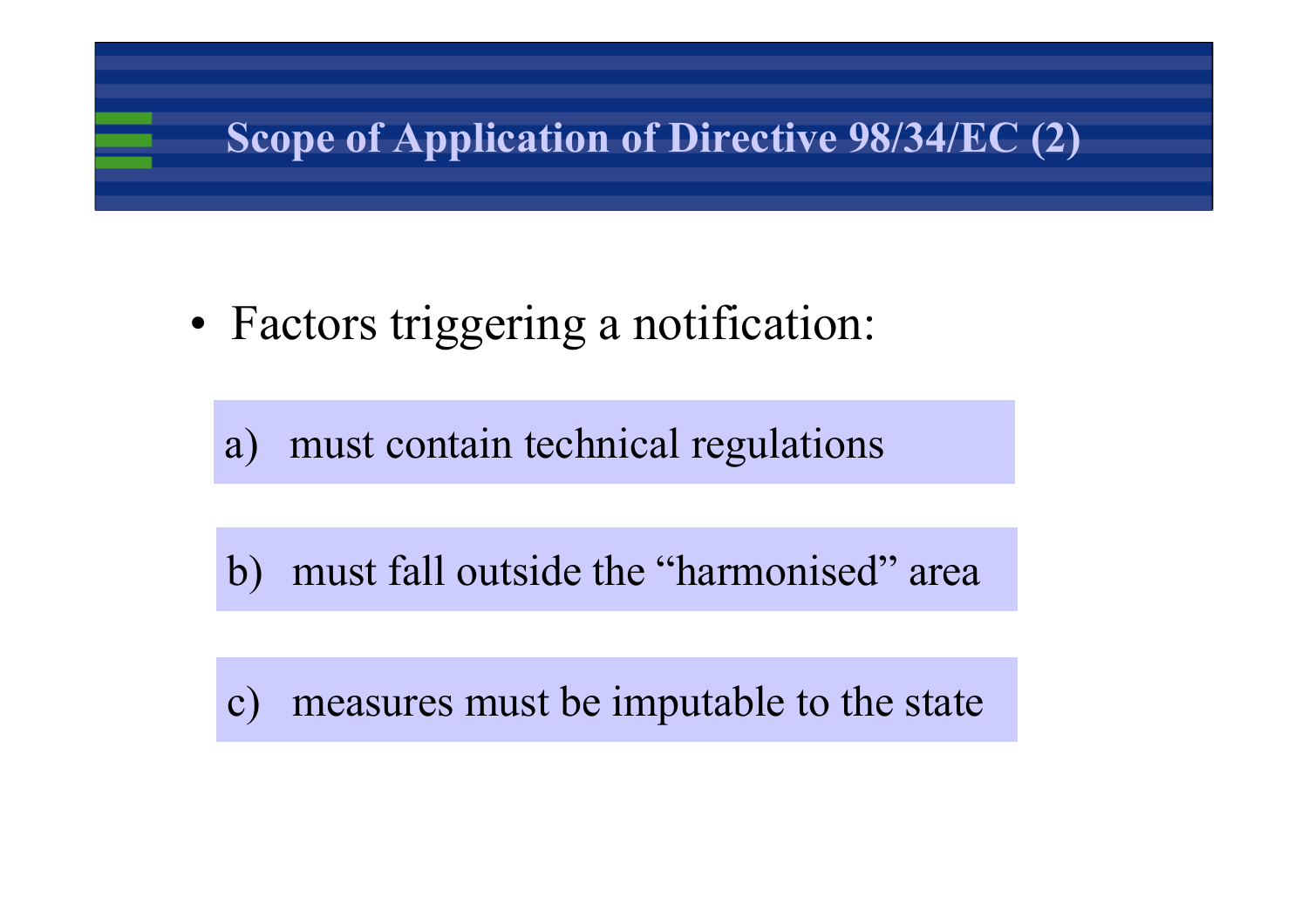#### **Scope of Application of Directive 98/34/EC (3)**

# Technical regulations:

Technical specifications **Other requirements** 

- levels of quality, performance, safety
- dimensions
- terminology, symbols, labelling
- testing, testing methods
- conformity assessment procedures

- affecting the life cycle after placing on the market
- such as conditions of use, recycling, reuse or disposal

#### Rules on services

• taking up and pursuit of services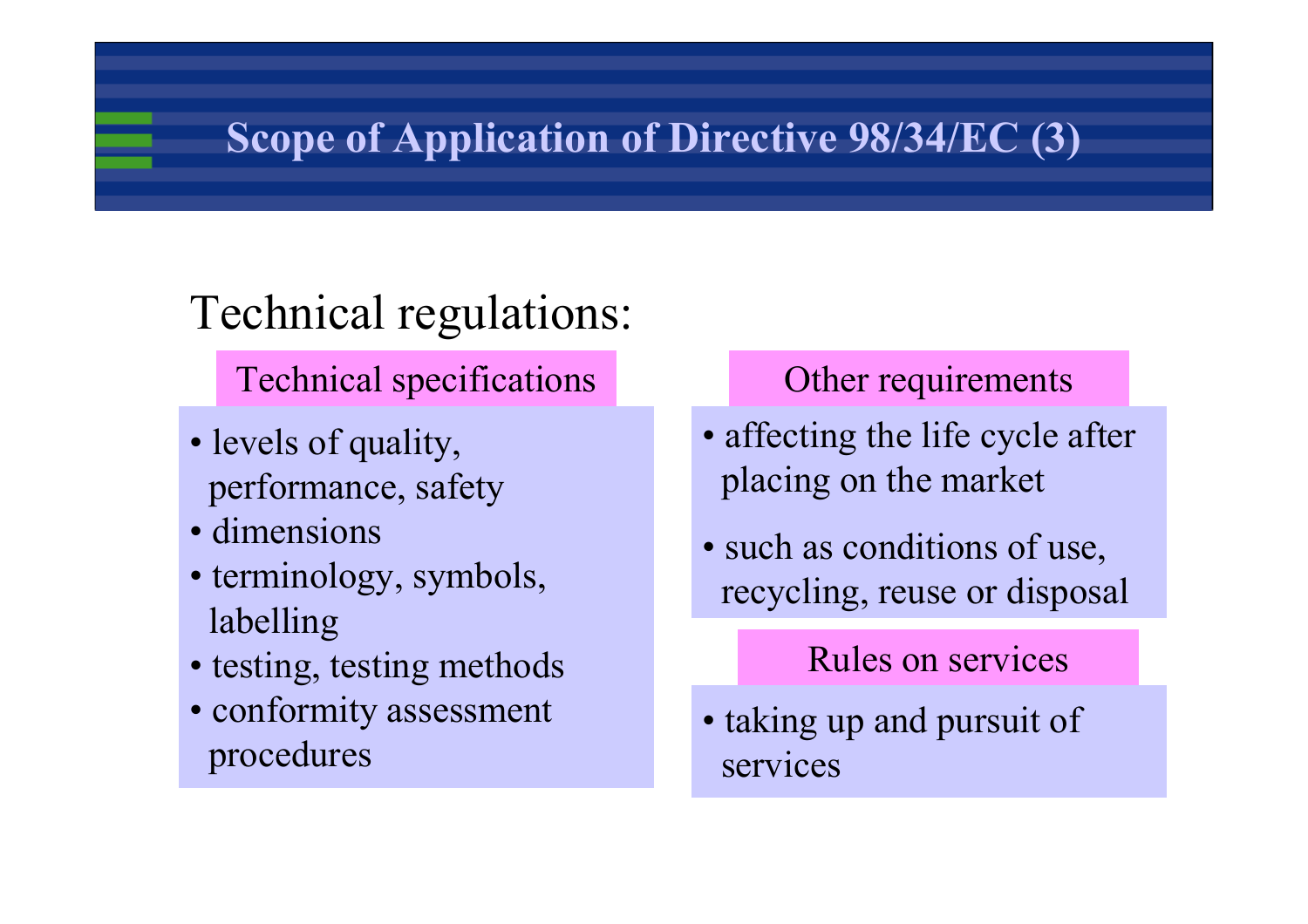#### **Scope of Application of Directive 98/34/EC (4)**

#### Information Society Services

- •at a distance
- •by electronic means
- •at the individual request of a recipient of services

#### Exceptions:

- •Telecommunication services
- $\bullet$ Financial services
- $\bullet$ Regulated markets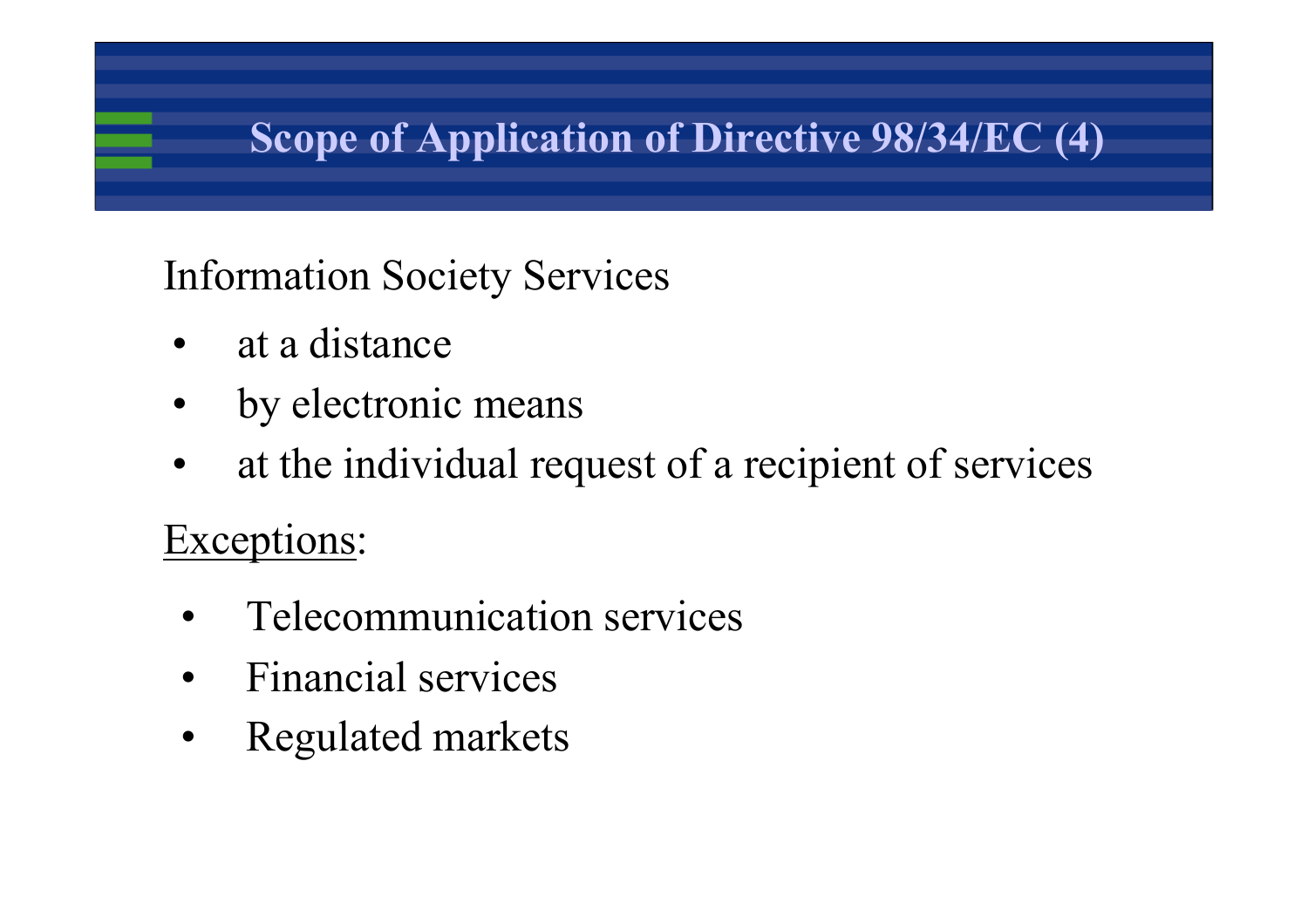#### **Scope of Application of Directive 98/34/EC (5)**

#### For example:

De facto technical regulations Voluntary agreements

Fiscal or financial measures affecting the consumption of products or services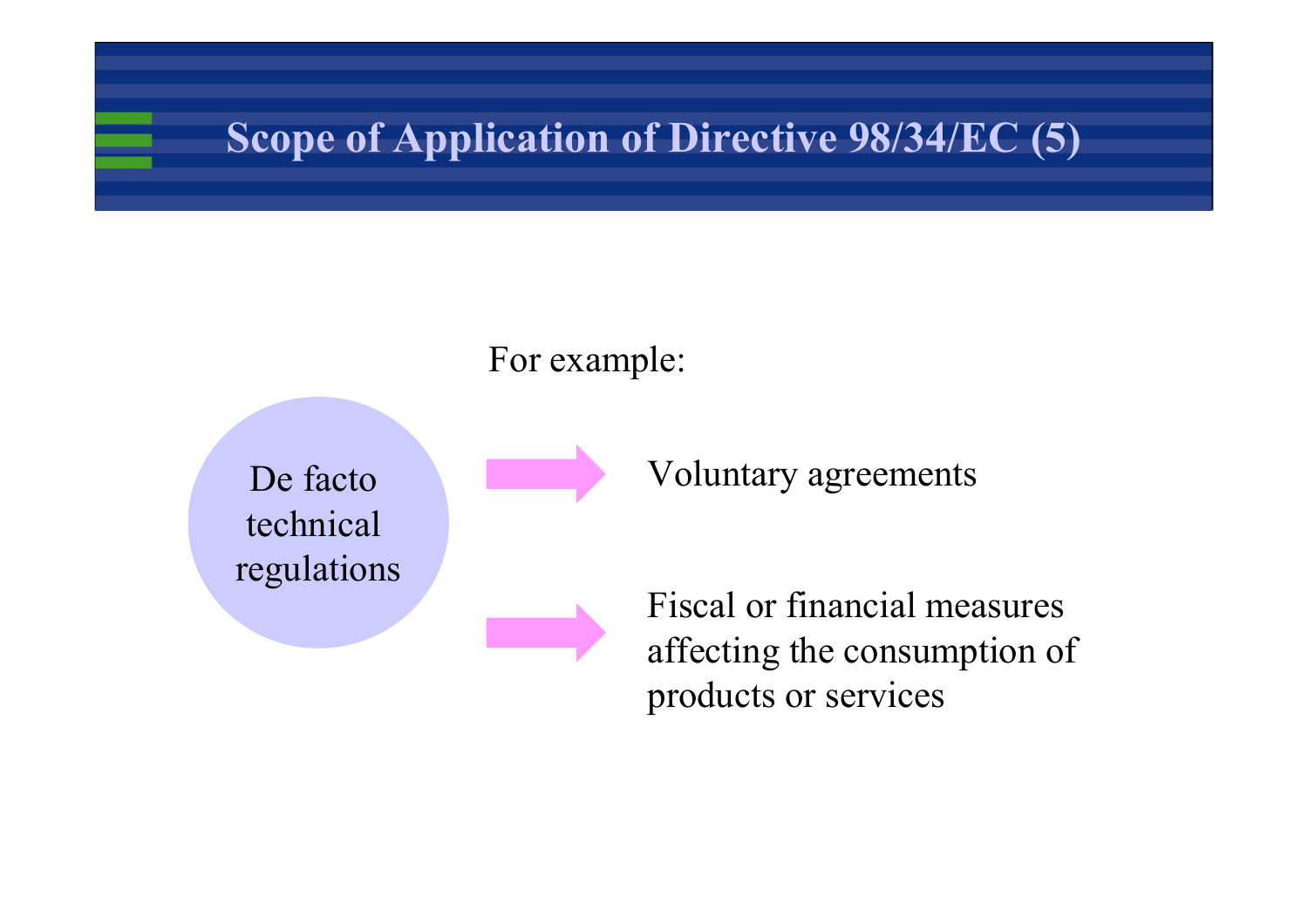#### **Moment of Notification**

#### When to notify a text:

- when a text is still at a draft stage
- when substantial amendments can still be made
- in any case before its adoption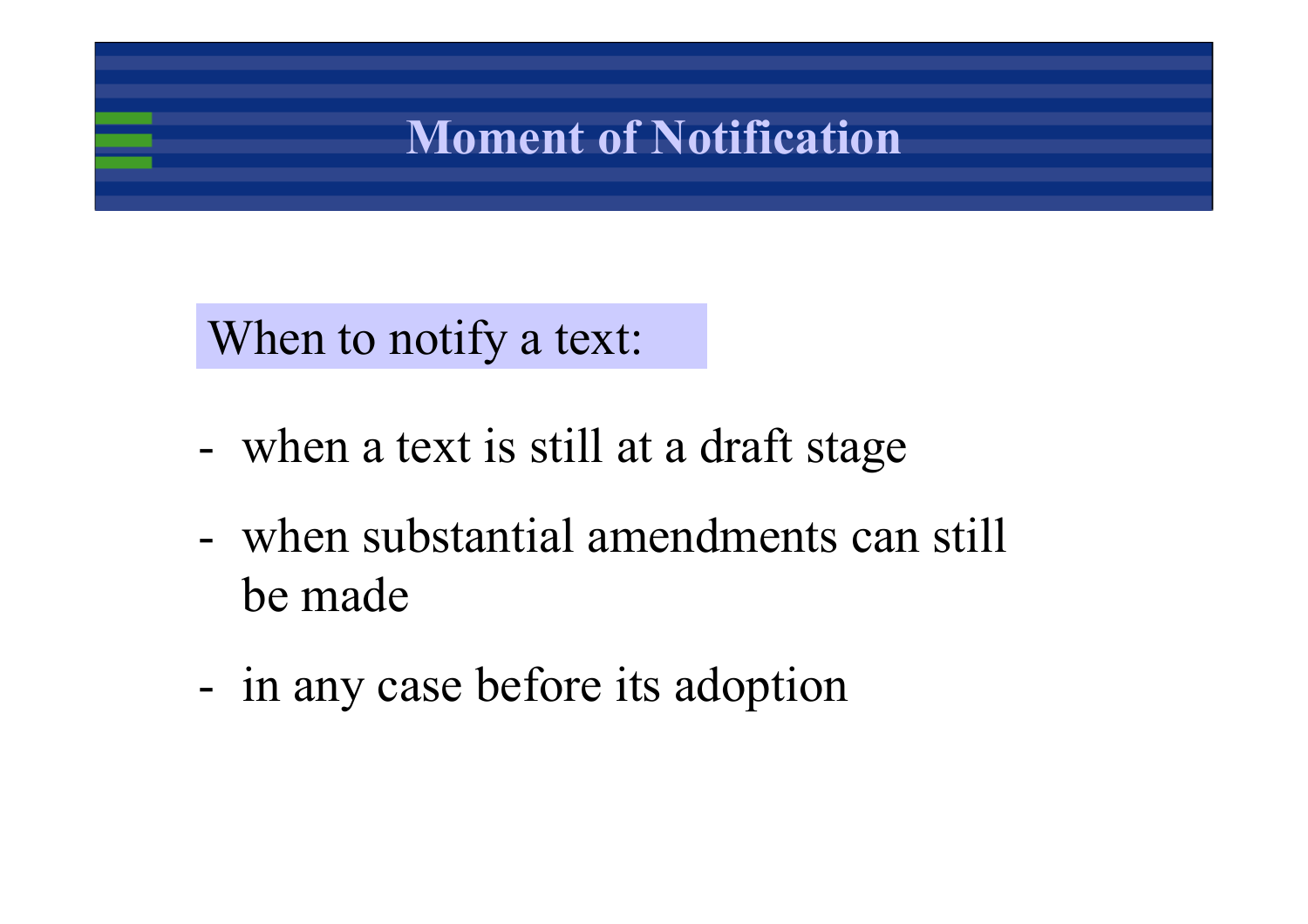#### **Documents to be submitted**

Documents to be submitted for notification:

- text of the notified draft
- basic texts (if possible also texts referred to in the notified draft)
- filled in message 001
- any other useful texts (impact studies, etc.)
- NB: For chemicals article 8(1) requires submission of risk analysis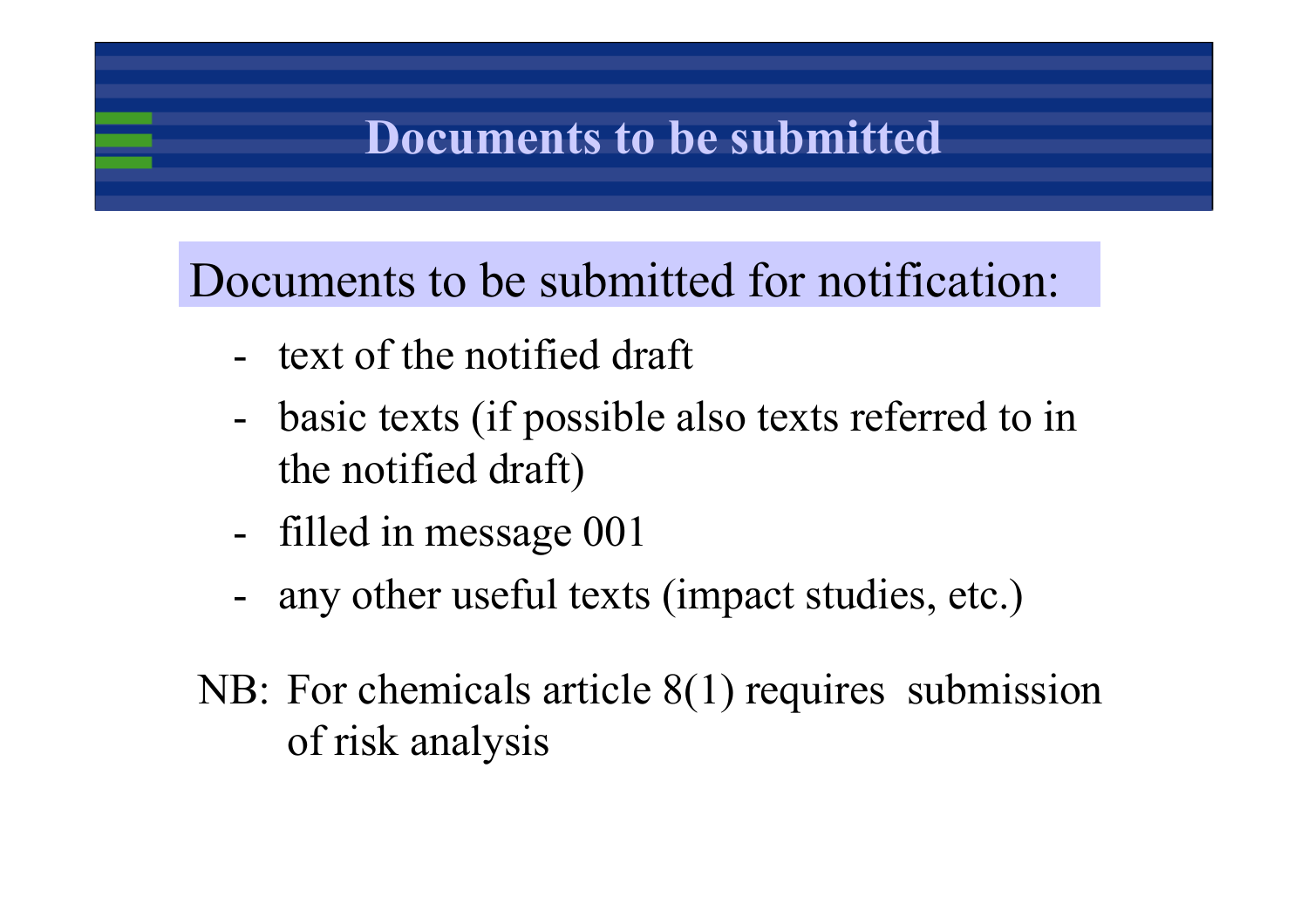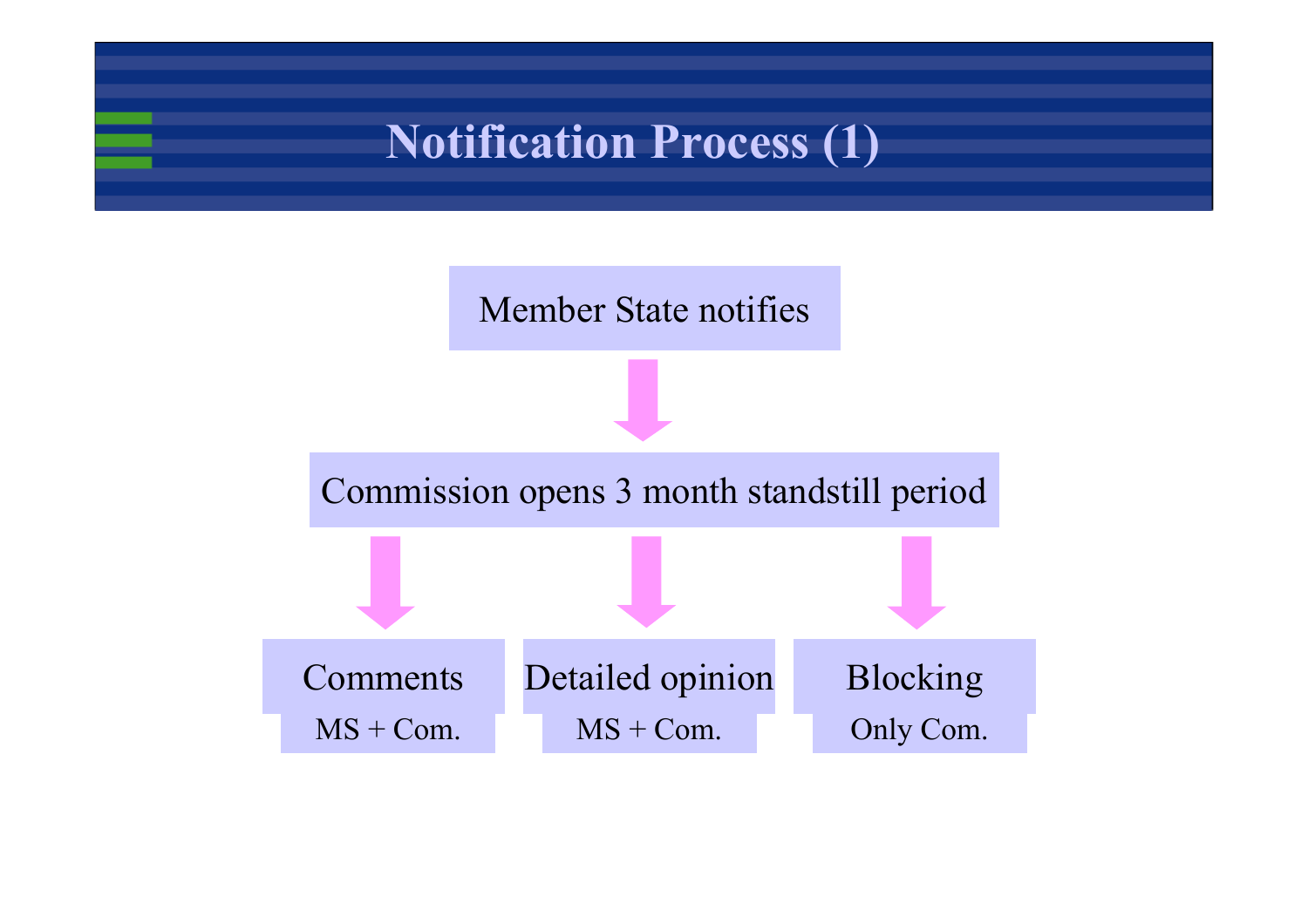#### **Notification Process (2)**

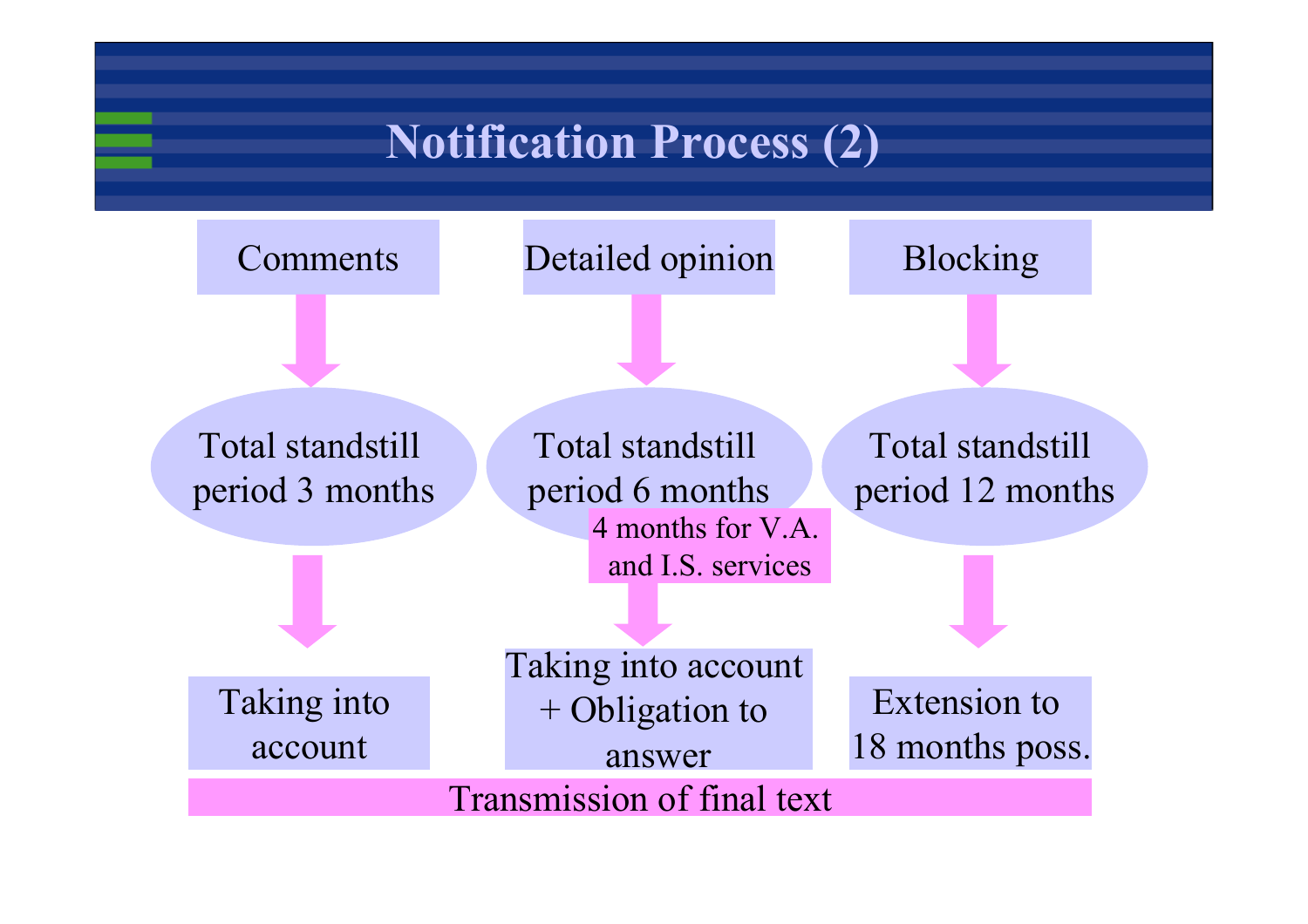#### **Need for a New Notification**

Amendments necessitating re-notification:

- significantly altering its scope
- shortening the timetable for implementation
- adding specifications or requirements
- making specifications or requirements more restrictive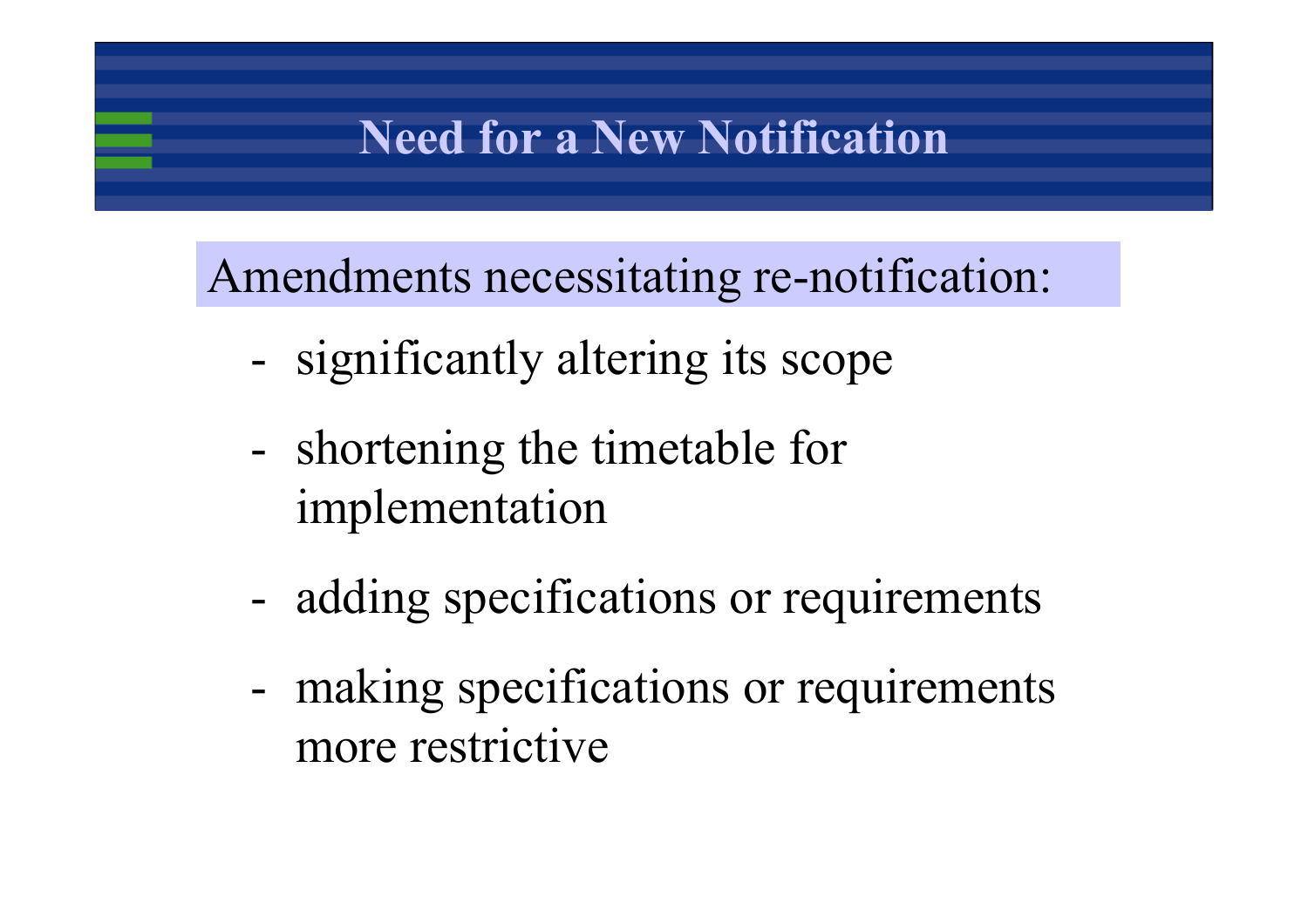#### **Request for Urgency**

#### Article 9.7

The original 3 months standstill period does not apply if a Member State invokes serious and unforeseeable circumstances relating to:

- • protection of public health or safety, protection of animals and plants
- for rules on services, also to public policy, notably the protection of minors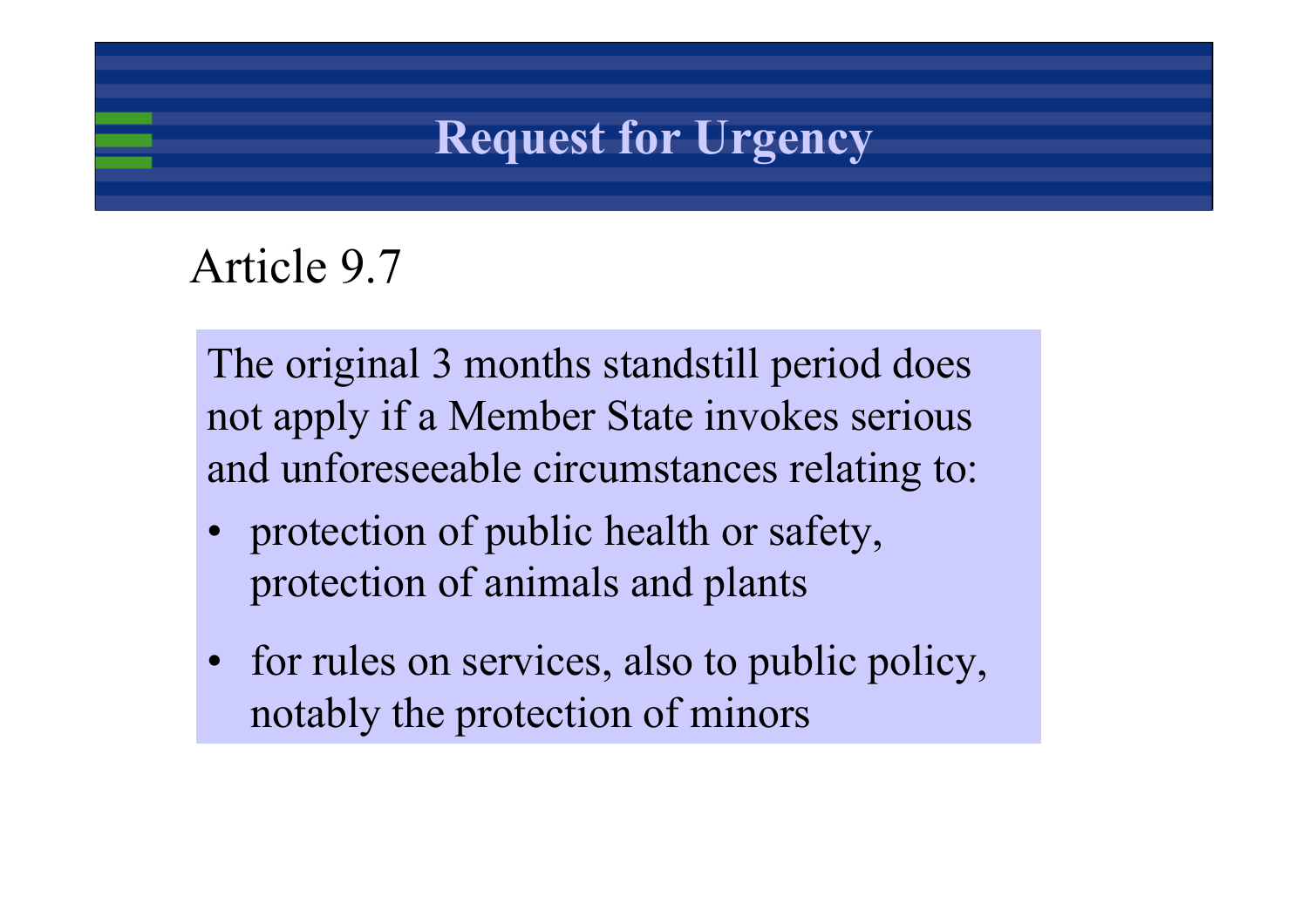## **Exceptions**

- Main exceptions to notification:
	- –complying with binding community (EC) acts;
	- – fulfilment of obligations under an international agreement;
	- –implementation of an ECJ judgement;
	- – amendment of a technical regulation in accordance with a Commission request;
	- –making use of safeguard clauses; and
	- technical specifications linked to national social security systems.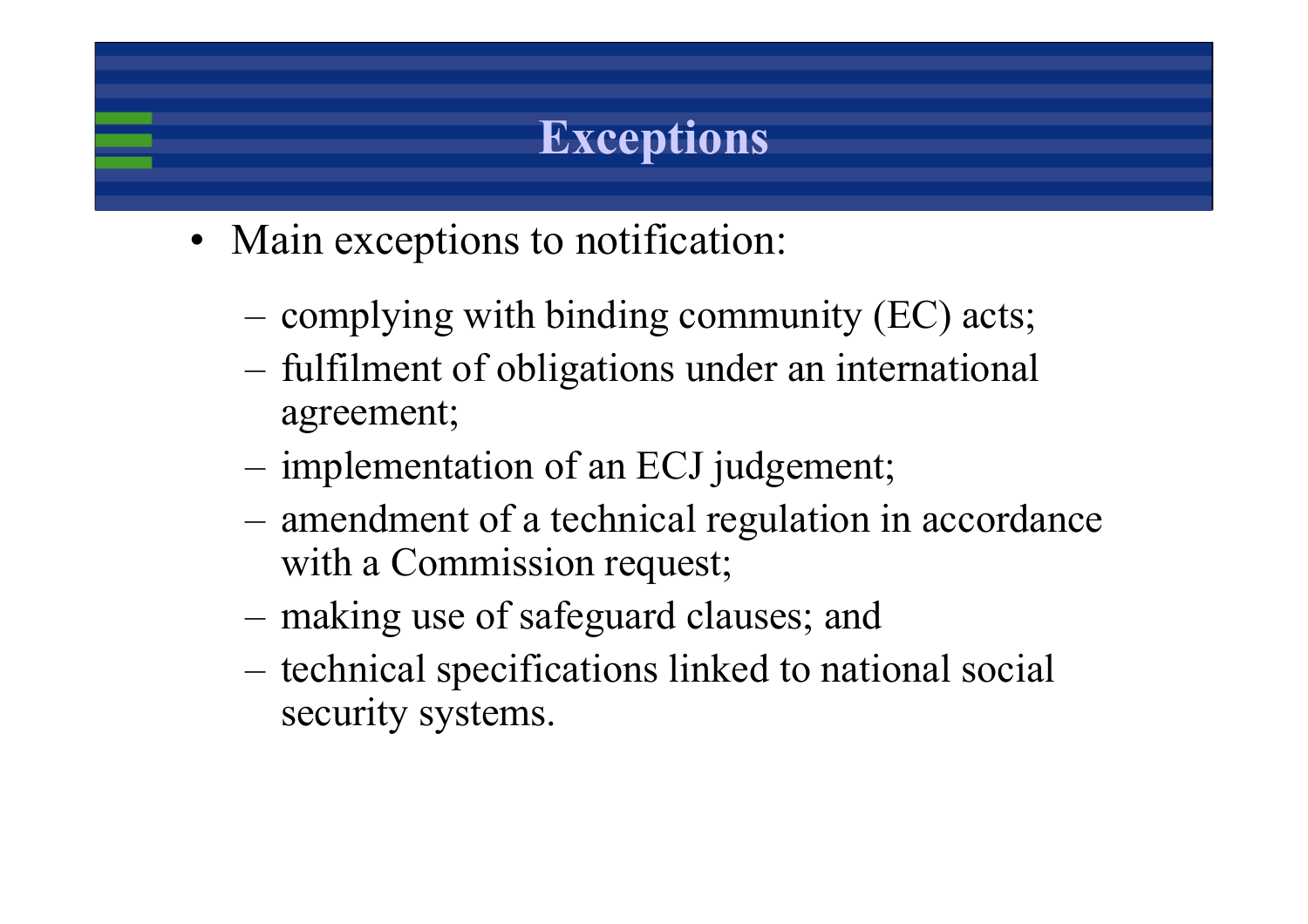#### **Administrative Practicalities**

- Authority assigned in each Member State for coordination of the procedure
- Informatics infrastructure developed by the Commission
- Member States need to connect to this infrastructure
- Translations provided by the Commission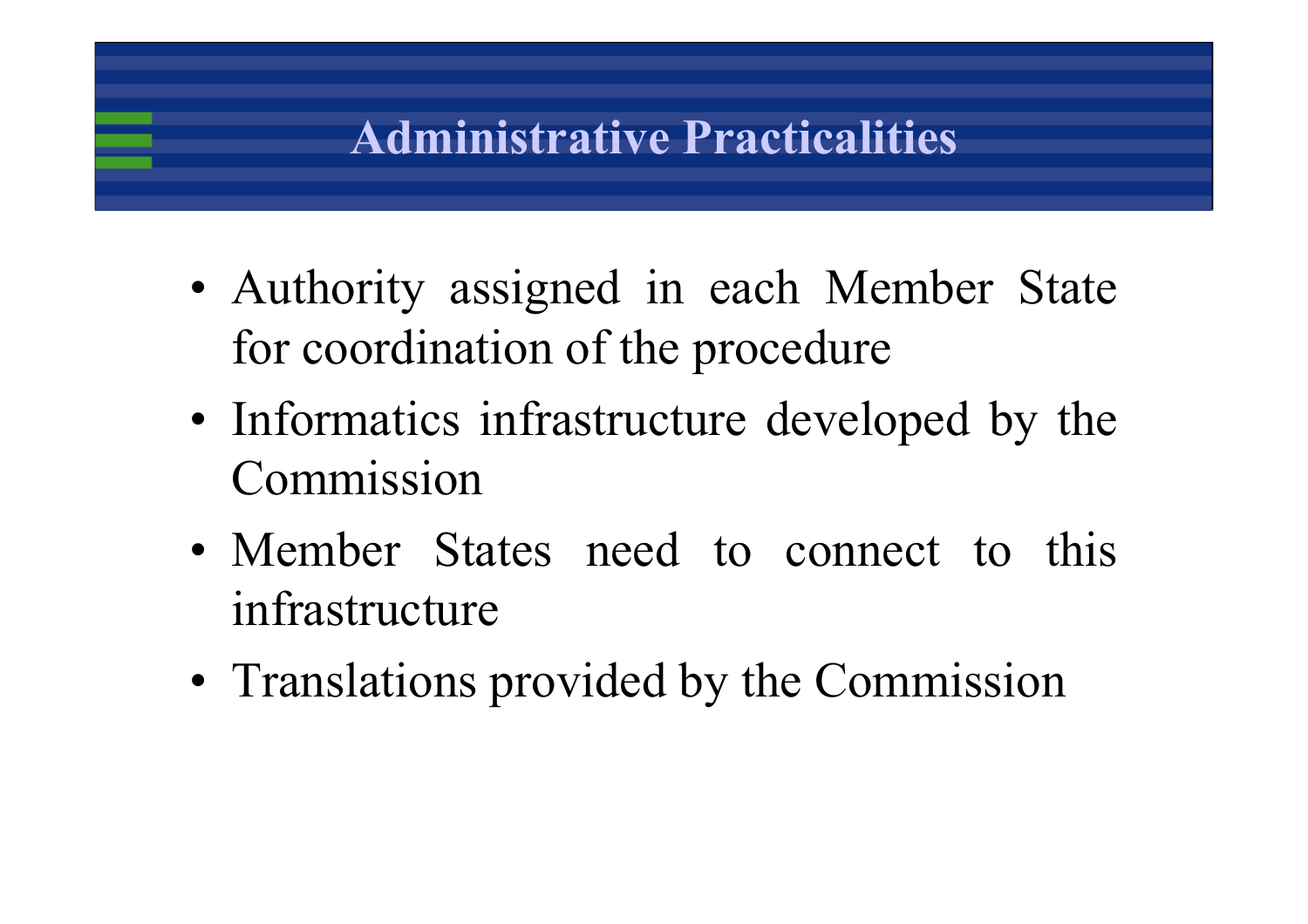#### **Absence of Notification (1)**

#### Cases on procedure:

- - CIA Security (C-194/94)
	- Inapplicability of non-notified technical regulations
- - Unilever (C-443/98)
	- Inapplicability of texts for which standstill period has not been respected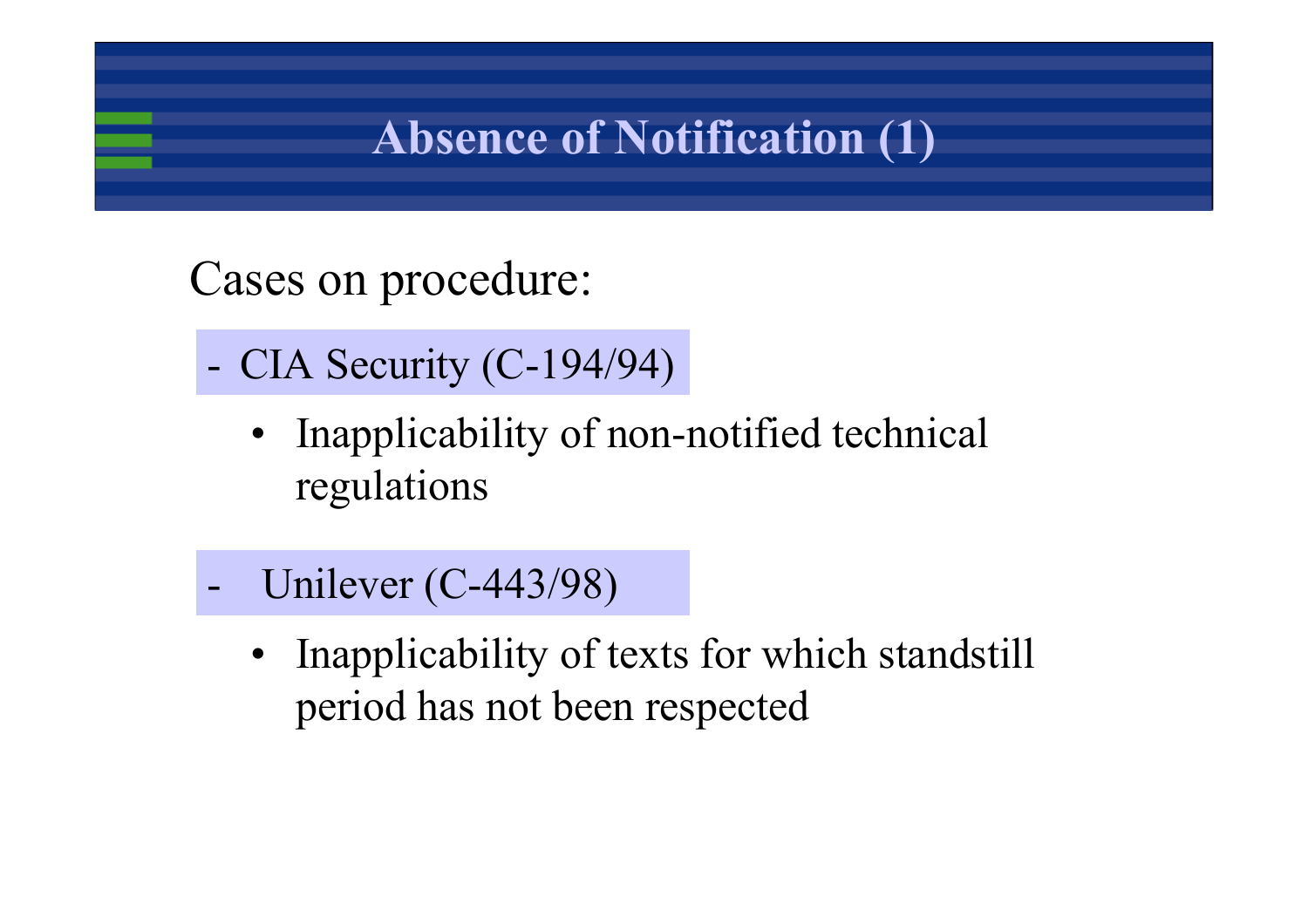#### **Absence of Notification (2)**

Cases on the Directive's scope of application

- Unilever (C-443/98) and Canal Satélite Digital (C-390/99)
	- Narrow interpretation of « harmonised » area
- Lemmens (C-226/97)
	- Rules falling under criminal law need to be notified if they contain technical regulations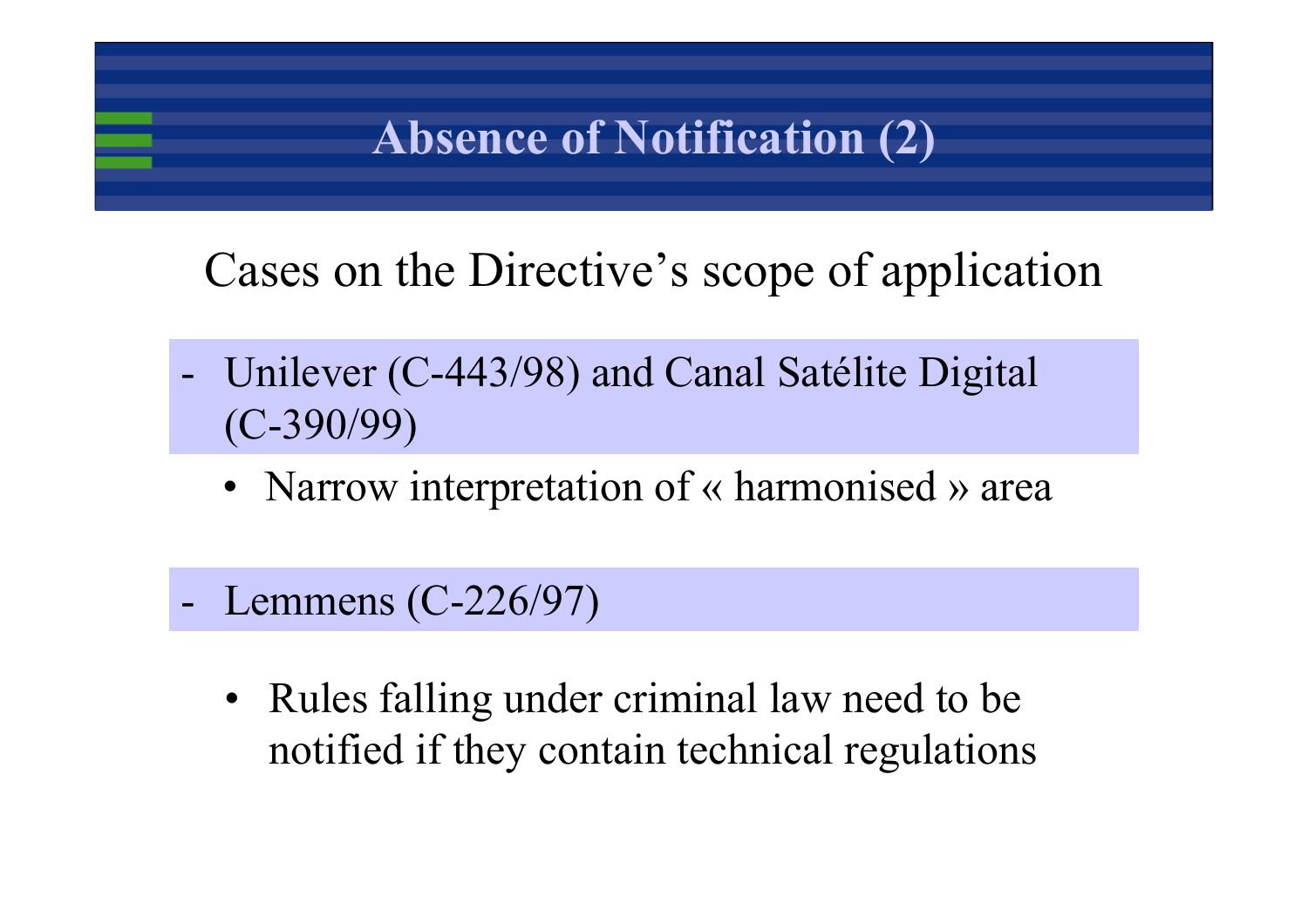### **Results of the Procedure (1)**

|                                    | Total | Detailed<br>opinions | Comments              |
|------------------------------------|-------|----------------------|-----------------------|
| 2003                               | 486   | 80 (COM)<br>59 (MS)  | 165 (COM)<br>151 (MS) |
| 2004                               | 557   | 66 (COM)<br>60 (MS)  | 229 (COM)<br>178 (MS) |
| 2005<br>$\frac{(on\ 01}{01/2006})$ | 739   | 52 (COM)<br>34 (MS)  | 204 (COM)<br>134 (MS) |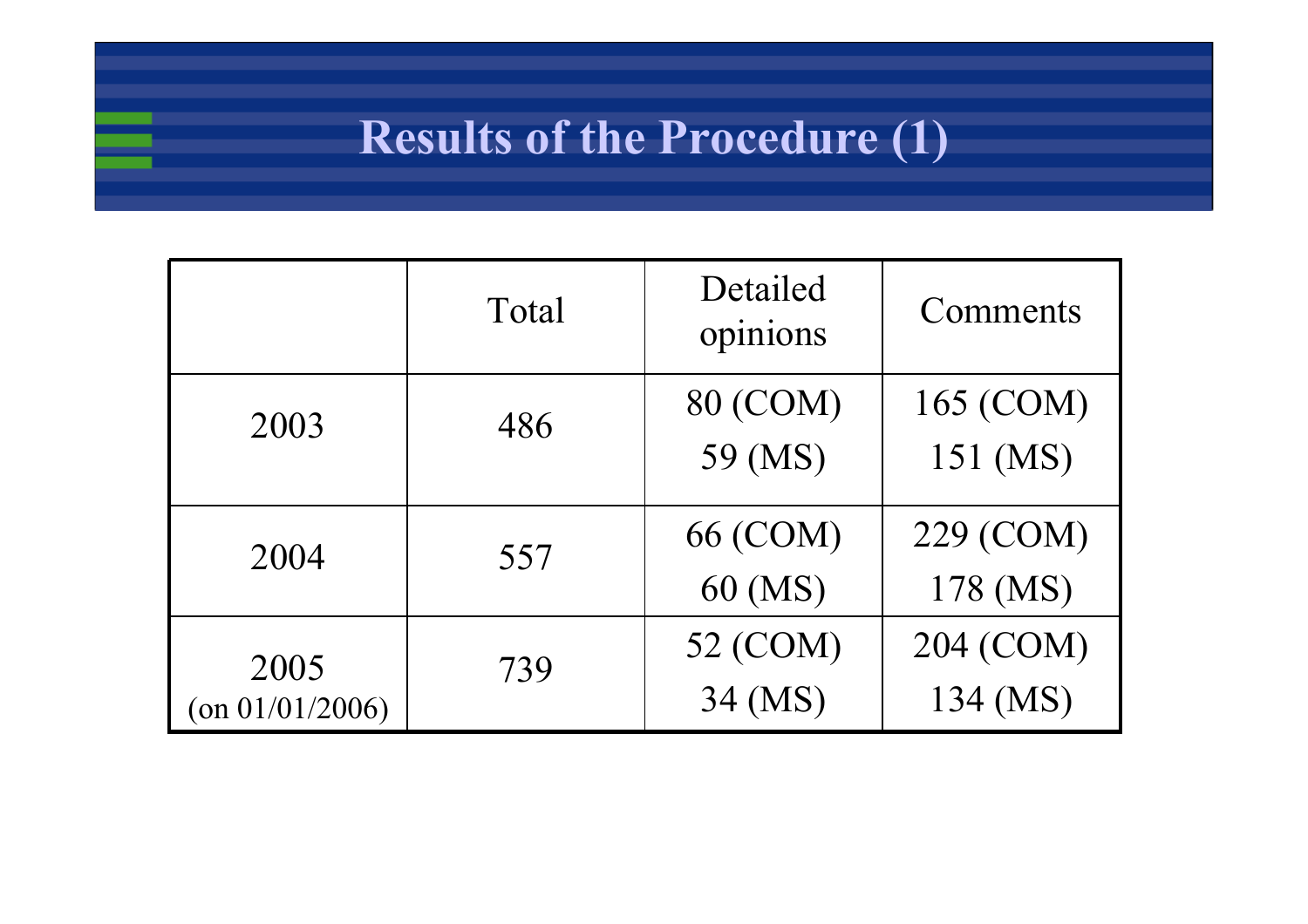Some statistics for 2005 (figures on 01/01/2006) :

- ¾ 739 notifications made by Member States
- $\geq 61$  notifications made by EFTA & Turkey Main sectors:
- Foodstuffs, Agricultural products (140)
- Transport (121)
- Telecommunications (102)
- Building and construction (99)

Detailed opinions 52 (COM) 34 (MS)

Comments 204 (COM) 134 (MS)